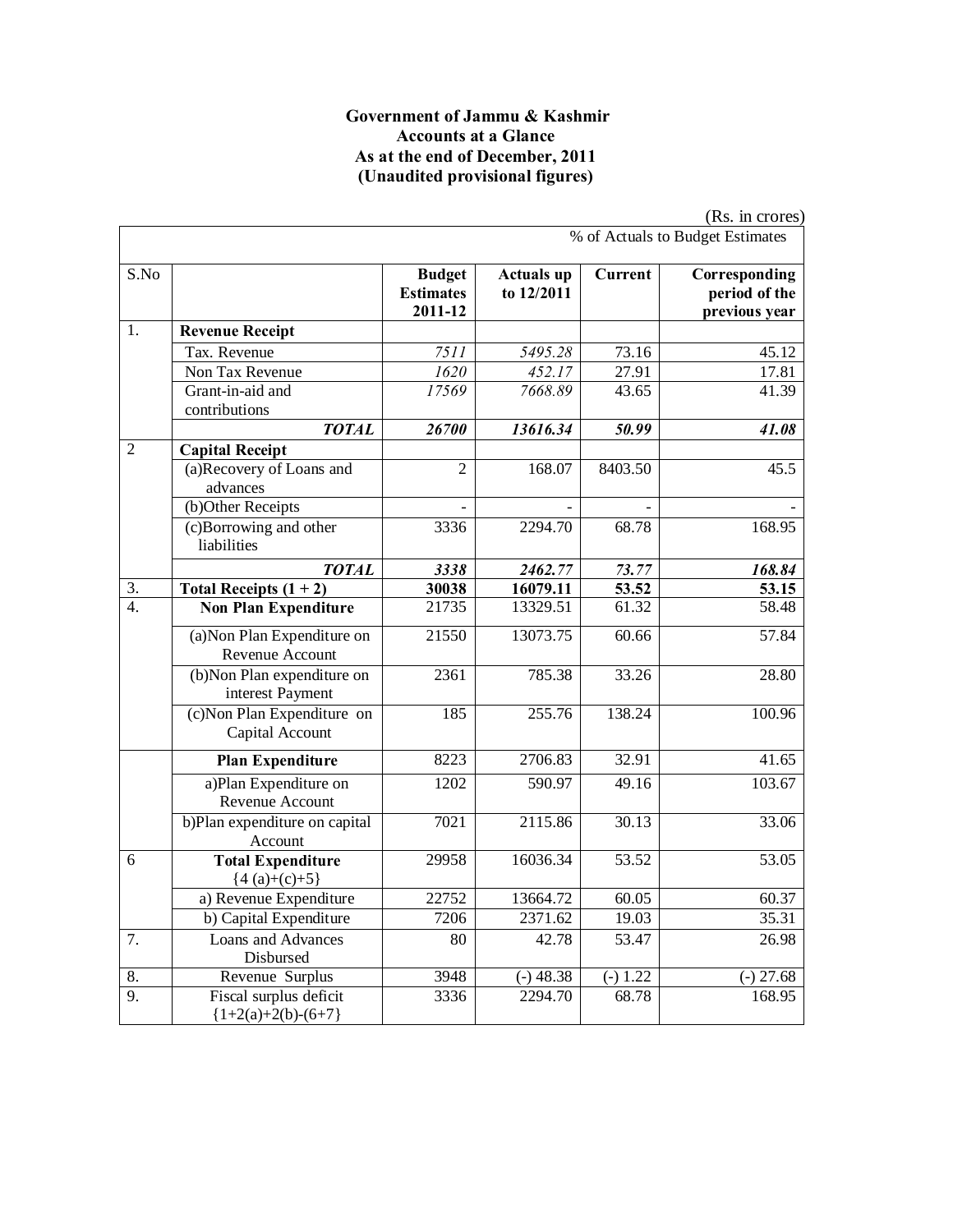## **(Format of the Progressive Figures)**

#### **TAX REVENUE**

**(Rs. in Crores)**

| <b>Months</b>       |                | 2011-12            | 2010-11        |                    |
|---------------------|----------------|--------------------|----------------|--------------------|
|                     | <b>Monthly</b> | <b>Progressive</b> | <b>Monthly</b> | <b>Progressive</b> |
| <b>April, 2011</b>  | 559.30         | 559.30             | 135.38         | 135.38             |
| May, 2011           | 314.80         | 874.10             | 155.44         | 290.82             |
| <b>June</b> , 2011  | 202.63         | 1076.73            | 101.23         | 392.05             |
| <b>July, 2011</b>   | 601.11         | 1677.84            | 85.90          | 477.95             |
| <b>August, 2011</b> | 312.07         | 1989.91            | 106.58         | 584.53             |
| September, 2011     | 753.94         | 2743.85            | 1464.63        | 2049.16            |
| October, 2011       | 1959.38        | 4703.23            | 155.64         | 2204.81            |
| November, 2011      | 562.90         | 5266.13            | 124.07         | 2328.88            |
| December, 2011      | 229.15         | 5495.28            | 566.18         | 2895.06            |
| <b>January</b>      |                |                    |                |                    |
| <b>February</b>     |                |                    |                |                    |
| March               |                |                    |                |                    |
| (Preliminary)       |                |                    |                |                    |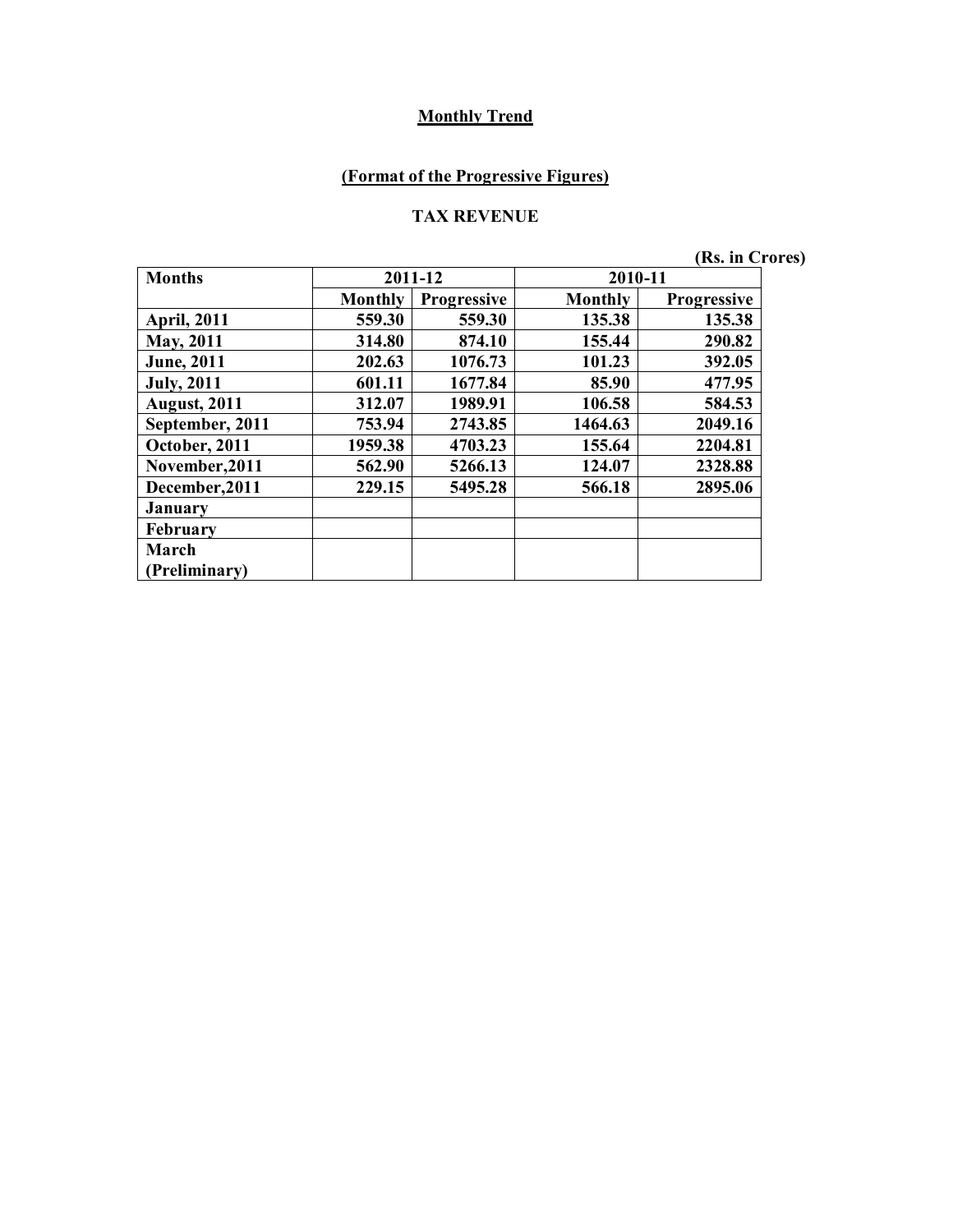## **(Format of the Progressive Figures)**

#### **NON-TAX REVENUE**

**(Rs. in Crores)**

| <b>Months</b>       |                | 2011-12     | 2010-11 |                    |  |
|---------------------|----------------|-------------|---------|--------------------|--|
|                     | <b>Monthly</b> | Progressive | Monthly | <b>Progressive</b> |  |
| <b>April, 2011</b>  | 15.12          | 15.12       | 13.80   | 13.80              |  |
| <b>May, 2011</b>    | 24.15          | 39.27       | 19.53   | 33.33              |  |
| <b>June</b> , 2011  | 39.51          | 78.78       | 21.45   | 54.78              |  |
| <b>July, 2011</b>   | 67.05          | 145.83      | 19.28   | 74.06              |  |
| <b>August, 2011</b> | 38.81          | 184.64      | 18.80   | 92.86              |  |
| September, 2011     | 38.76          | 223.40      | 17.45   | 110.31             |  |
| October, 2011       | 118.08         | 341.48      | 36.09   | 146.40             |  |
| November, 2011      | 39.21          | 380.69      | 38.74   | 185.14             |  |
| December, 2011      | 71.48          | 452.17      | 47.64   | 232.78             |  |
| <b>January</b>      |                |             |         |                    |  |
| February            |                |             |         |                    |  |
| March               |                |             |         |                    |  |
| (Preliminary)       |                |             |         |                    |  |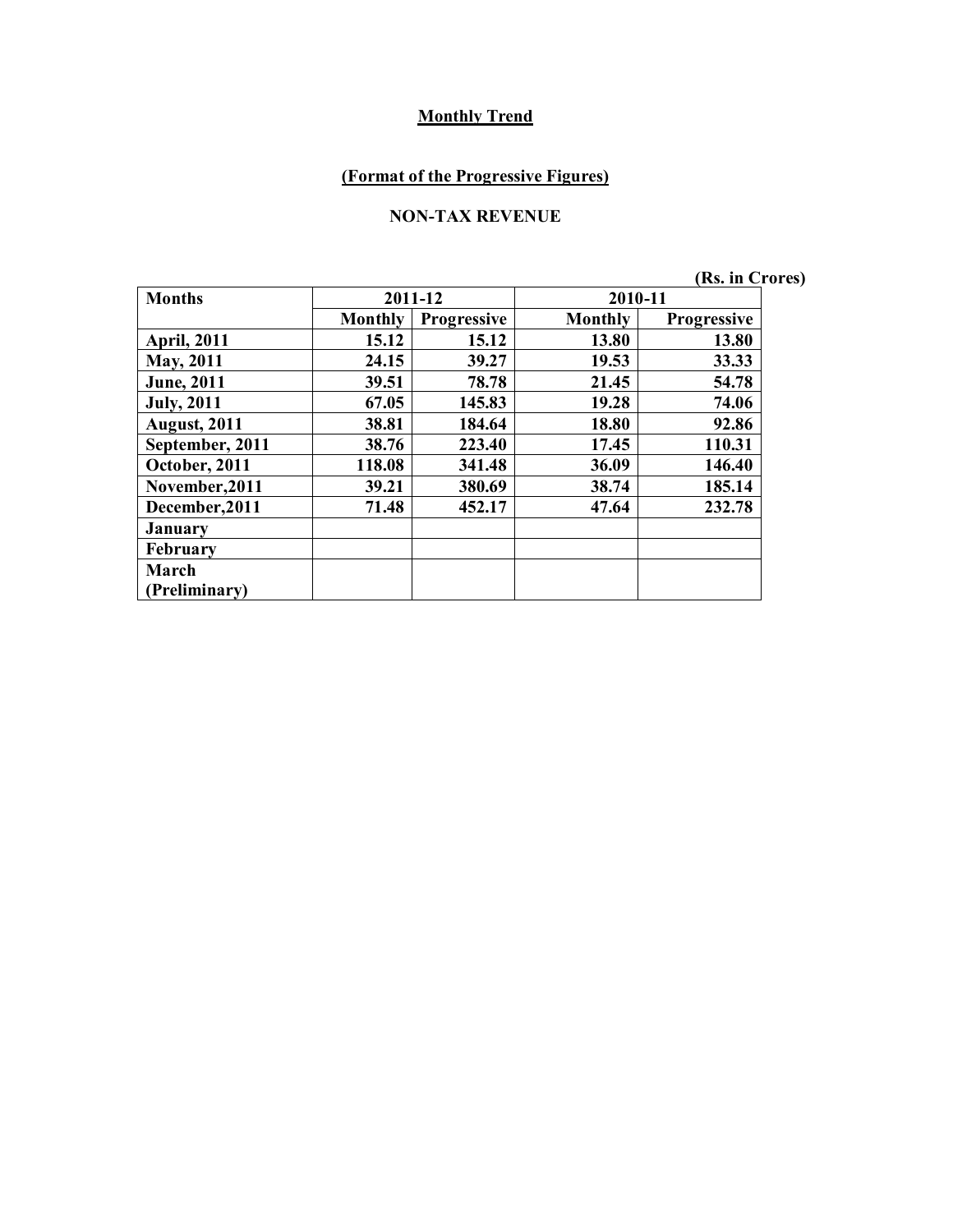#### **(Format of the Progressive Figures)**

#### **REVENUE RECEIPTS OF GRANT-IN-AID AND CONTRIBUTION**

|  | (Rs. in Crores) |  |
|--|-----------------|--|
|  |                 |  |

| <b>Months</b>       |                | 2011-12            |                | 2010-11            |  |
|---------------------|----------------|--------------------|----------------|--------------------|--|
|                     | <b>Monthly</b> | <b>Progressive</b> | <b>Monthly</b> | <b>Progressive</b> |  |
| <b>April, 2011</b>  | 1.52           | 1.52               | -              |                    |  |
| <b>May, 2011</b>    | 1.10           | 2.62               | -              |                    |  |
| <b>June</b> , 2011  | 6.85           | 9.47               | -              |                    |  |
| <b>July, 2011</b>   | 0.15           | 9.62               |                |                    |  |
| <b>August, 2011</b> |                | 9.62               | 352.38         | 352.38             |  |
| September, 2011     | 880.80         | 890.42             | 3487.45        | 3839.83            |  |
| October, 2011       | 5366.56        | 6256.98            | -              | 3839.83            |  |
| November, 2011      | 1408.81        | 7665.79            |                | 3839.83            |  |
| December, 2011      | 3.10           | 7668.89            | 2343.61        | 6183.44            |  |
| <b>January</b>      |                |                    |                |                    |  |
| February            |                |                    |                |                    |  |
| March               |                |                    |                |                    |  |
| Preliminary)        |                |                    |                |                    |  |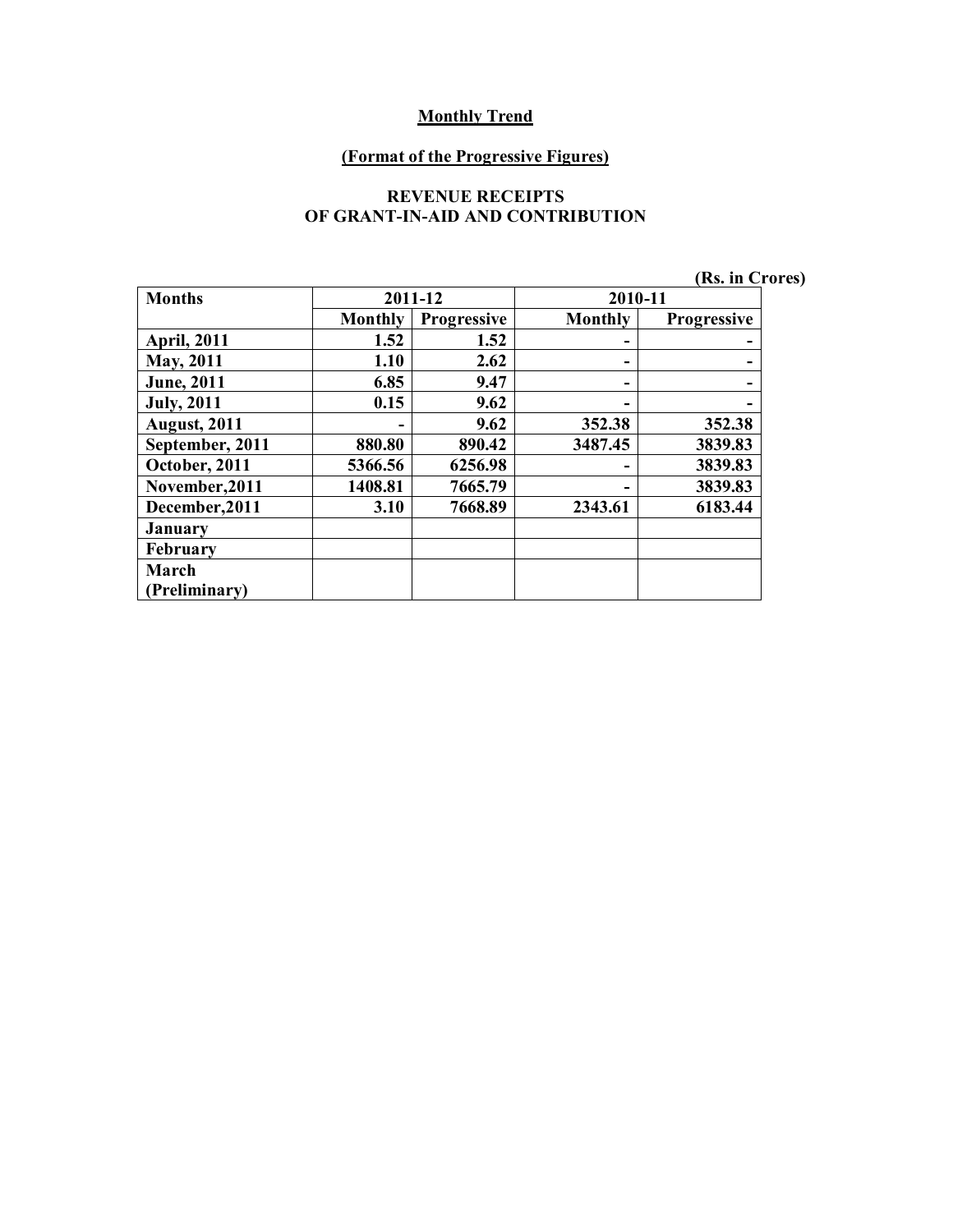#### **(Format of the Progressive Figures)**

### **RECOVERY OF LOANS & ADVANCES**

|                     |                |                    |         | (Rs. in Crores)    |
|---------------------|----------------|--------------------|---------|--------------------|
| <b>Months</b>       |                | 2011-12            | 2010-11 |                    |
|                     | <b>Monthly</b> | <b>Progressive</b> | Monthly | <b>Progressive</b> |
| <b>April, 2011</b>  | 0.13           | 0.13               | 0.08    | 0.08               |
| May, 2011           | 0.09           | 0.22               | 0.13    | 0.21               |
| <b>June</b> , 2011  | 0.11           | 0.33               | 0.09    | 0.30               |
| <b>July</b> , 2011  | 0.13           | 0.46               | 0.09    | 0.39               |
| <b>August, 2011</b> | 0.17           | 0.63               | 0.10    | 0.49               |
| September, 2011     | 167.09         | 167.72             | 0.09    | 0.58               |
| October, 2011       | 0.13           | 167.85             | 0.12    | 0.70               |
| November, 2011      | 0.14           | 167.99             | 0.09    | 0.79               |
| December, 2011      | 0.08           | 168.07             | 0.12    | 0.91               |
| <b>January</b>      |                |                    |         |                    |
| <b>February</b>     |                |                    |         |                    |
| March               |                |                    |         |                    |
| (Preliminary)       |                |                    |         |                    |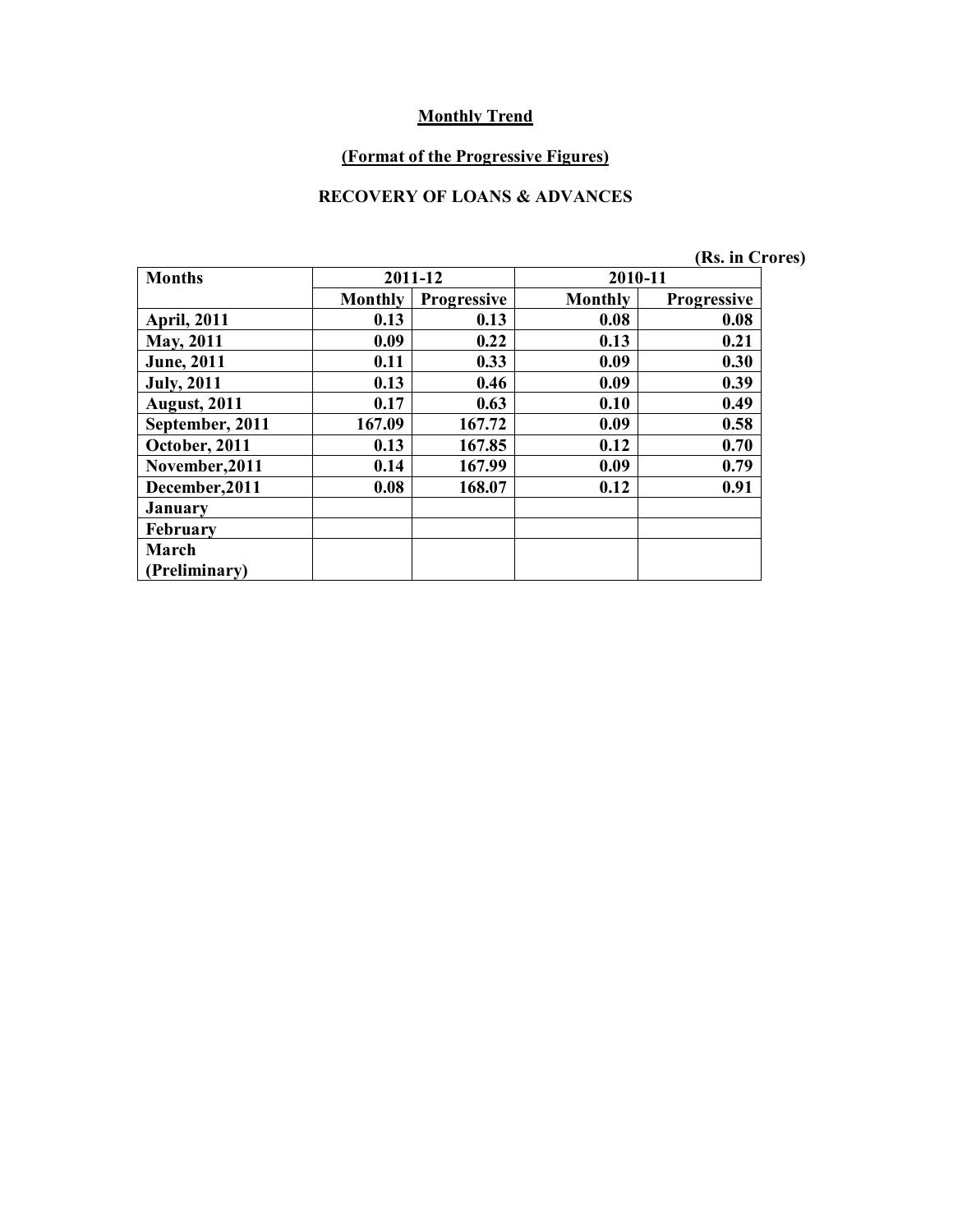#### **(Format of the Progressive Figures)**

### **BORROWING & OTHER LIABILITIES**

|                     |                |                    |               | (Rs. in Crores)    |
|---------------------|----------------|--------------------|---------------|--------------------|
| <b>Months</b>       |                | 2011-12            |               | 2010-11            |
|                     | <b>Monthly</b> | <b>Progressive</b> | Monthly       | <b>Progressive</b> |
| <b>April, 2011</b>  | 587.43         | 587.43             | 472.89        | 472.89             |
| <b>May, 2011</b>    | 884.33         | 1471.76            | 949.12        | 1422.01            |
| <b>June</b> , 2011  | 1353.51        | 2825.27            | 871.26        | 2293.27            |
| <b>July</b> , 2011  | 1069.94        | 3895.21            | 1336.41       | 3629.68            |
| <b>August, 2011</b> | 2187.46        | 6082.67            | 1334.75       | 4964.43            |
| September, 2011     | $(-) 842.25$   | 5240.42            | $(-)$ 2217.59 | 2746.84            |
| October, 2011       | $-$ ) 5590.81  | $-$ ) 350.39       | 1278.44       | 4025.28            |
| November, 2011      | 259.64         | $(-)90.75$         | 1190.02       | 5215.30            |
| December, 2011      | 2385.45        | 2294.70            | $-$ ) 1226.35 | 3988.95            |
| <b>January</b>      |                |                    |               |                    |
| <b>February</b>     |                |                    |               |                    |
| March               |                |                    |               |                    |
| (Preliminary)       |                |                    |               |                    |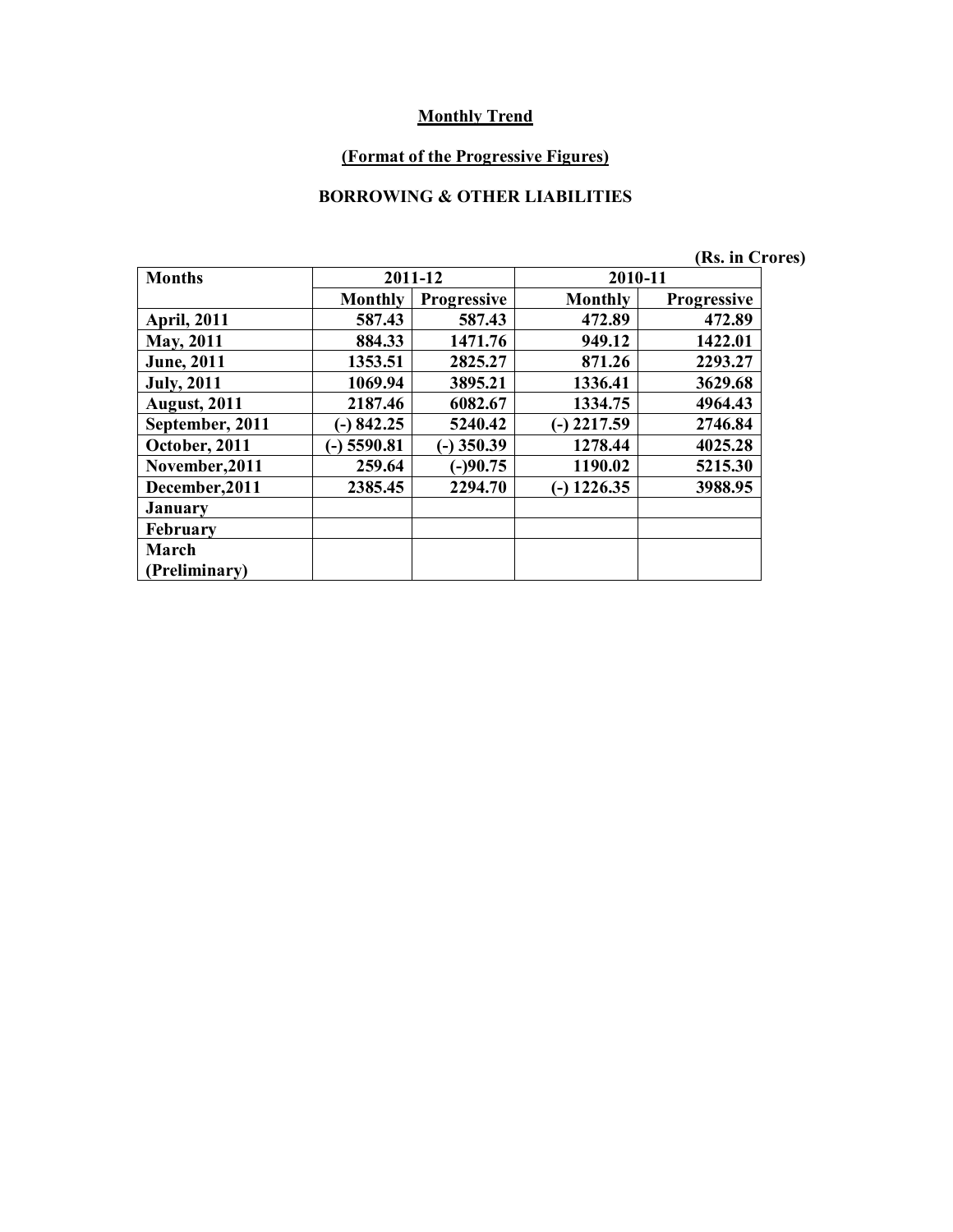#### **(Format of the Progressive Figures)**

#### **NON PLAN EXPENDITURE ON REVENUE ACCOUNT**

|                     |                |                    |                | (Rs. in Crores)    |
|---------------------|----------------|--------------------|----------------|--------------------|
| <b>Months</b>       |                | 2011-12            | 2010-11        |                    |
|                     | <b>Monthly</b> | <b>Progressive</b> | <b>Monthly</b> | <b>Progressive</b> |
| <b>April, 2011</b>  | 1140.09        | 1140.09            | 617.47         | 617.47             |
| <b>May, 2011</b>    | 1142.33        | 2282.42            | 1038.99        | 1656.46            |
| <b>June</b> , 2011  | 1387.30        | 3669.72            | 840.28         | 2496.74            |
| <b>July, 2011</b>   | 1524.22        | 5193.94            | 1014.22        | 3510.96            |
| <b>August, 2011</b> | 2121.69        | 7315.63            | 1004.46        | 4515.42            |
| September, 2011     | 659.44         | 7975.07            | 2467.52        | 6982.94            |
| October, 2011       | 1524.43        | 9499.50            | 998.26         | 7981.20            |
| November, 2011      | 1731.48        | 11230.98           | 936.52         | 8917.72            |
| December, 2011      | 1842.77        | 13073.75           | 752.04         | 9669.76            |
| January             |                |                    |                |                    |
| <b>February</b>     |                |                    |                |                    |
| March               |                |                    |                |                    |
| (Preliminary)       |                |                    |                |                    |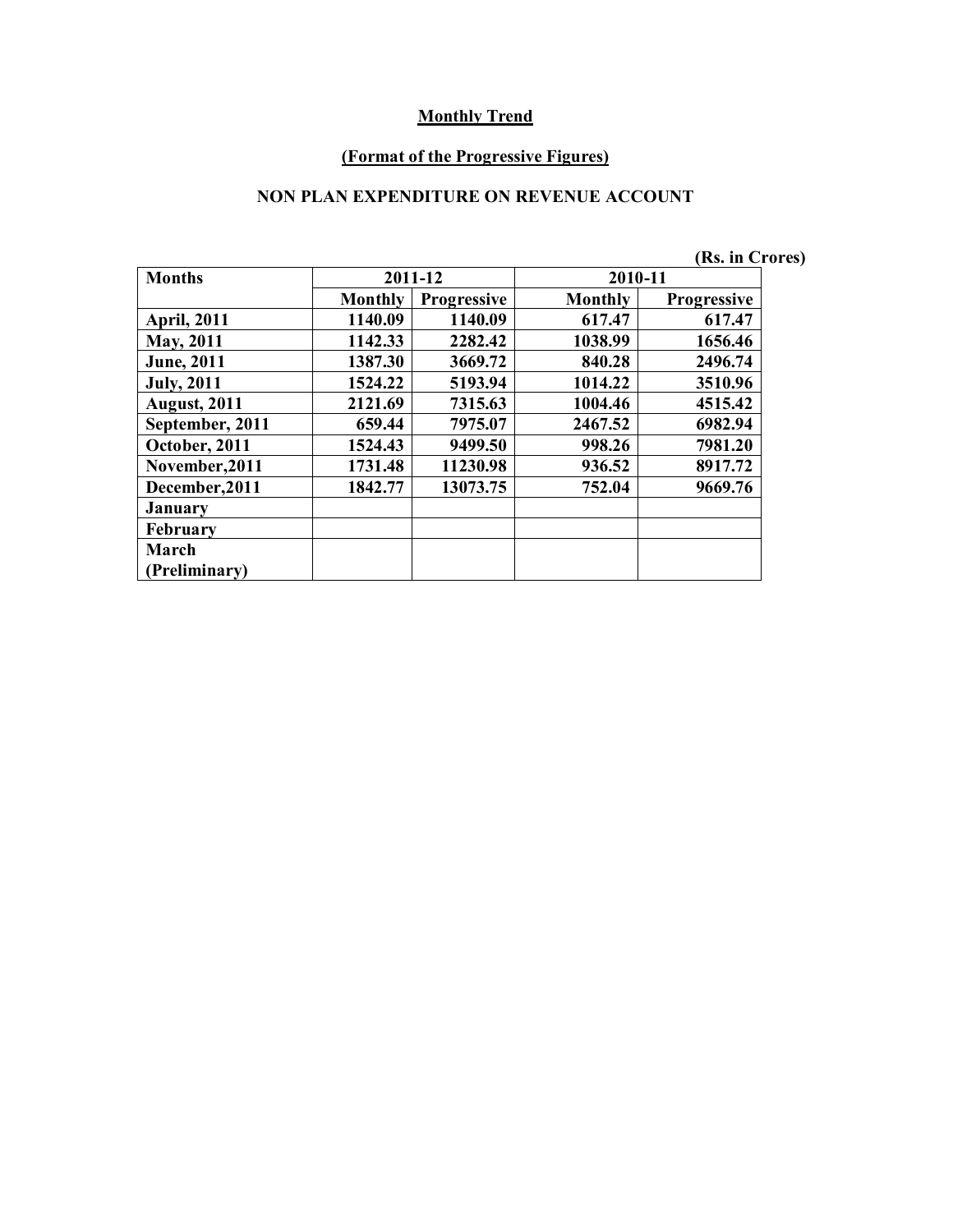#### **(Format of the Progressive Figures)**

#### **NON PLAN EXPENDITURE ON INTEREST PAYMENT**

|                     |                |                    |                | (Rs. in Crores)    |  |
|---------------------|----------------|--------------------|----------------|--------------------|--|
| <b>Months</b>       |                | 2011-12            | 2010-11        |                    |  |
|                     | <b>Monthly</b> | <b>Progressive</b> | <b>Monthly</b> | <b>Progressive</b> |  |
| <b>April, 2011</b>  |                |                    |                |                    |  |
| <b>May, 2011</b>    |                |                    | 0.36           | 0.36               |  |
| <b>June</b> , 2011  | 1.40           | 1.40               | 12.30          | 12.66              |  |
| <b>July</b> , 2011  | 0.42           | 1.82               |                | 12.66              |  |
| <b>August, 2011</b> | 5.62           | 7.44               | 0.45           | 13.11              |  |
| September, 2011     | 4.69           | 12.13              | 798.66         | 811.77             |  |
| October, 2011       | 2.78           | 14.91              | 1.25           | 813.02             |  |
| November, 2011      | 653.82         | 668.73             |                | 813.02             |  |
| December, 2011      | 116.65         | 785.38             | $(-)165.23$    | 647.79             |  |
| <b>January</b>      |                |                    |                |                    |  |
| <b>February</b>     |                |                    |                |                    |  |
| March               |                |                    |                |                    |  |
| (Preliminary)       |                |                    |                |                    |  |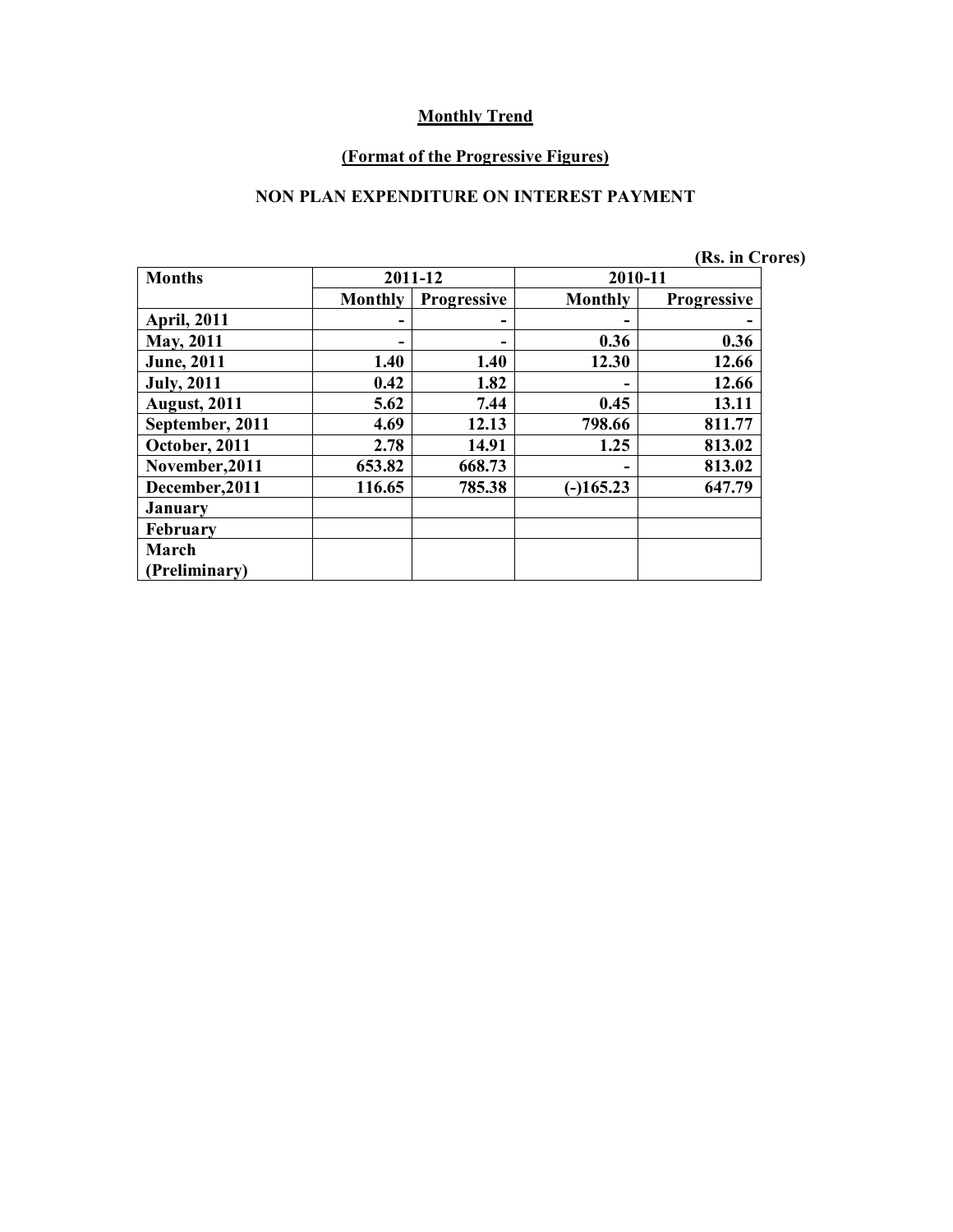#### **(Format of the Progressive Figures)**

### **NON PLAN EXPENDITURE ON CAPITAL ACCOUNT**

|                     |                |                    |             | (Rs. in Crores)    |
|---------------------|----------------|--------------------|-------------|--------------------|
| <b>Months</b>       |                | 2011-12            | 2010-11     |                    |
|                     | <b>Monthly</b> | <b>Progressive</b> | Monthly     | <b>Progressive</b> |
| <b>April, 2011</b>  | $(-)$ 19.62    | $(-)$ 19.62        | $(-)$ 13.49 | $(-)$ 13.49        |
| <b>May, 2011</b>    | 38.54          | 18.92              | 16.35       | 2.86               |
| <b>June</b> , 2011  | 70.37          | 89.29              | 2.09        | 4.95               |
| <b>July, 2011</b>   | 4.22           | 93.51              | 77.94       | 82.89              |
| <b>August, 2011</b> | 12.12          | 105.63             | 179.07      | 261.96             |
| September, 2011     | 3.33           | 108.96             | 9.17        | 271.13             |
| October, 2011       | $-)$ 4.77      | 104.19             | 37.66       | 308.79             |
| November, 2011      | 31.17          | 135.36             | $(-)$ 20.54 | 288.24             |
| December, 2011      | 120.40         | 255.76             | $(-)33.81$  | 254.43             |
| <b>January</b>      |                |                    |             |                    |
| <b>February</b>     |                |                    |             |                    |
| March               |                |                    |             |                    |
| (Preliminary)       |                |                    |             |                    |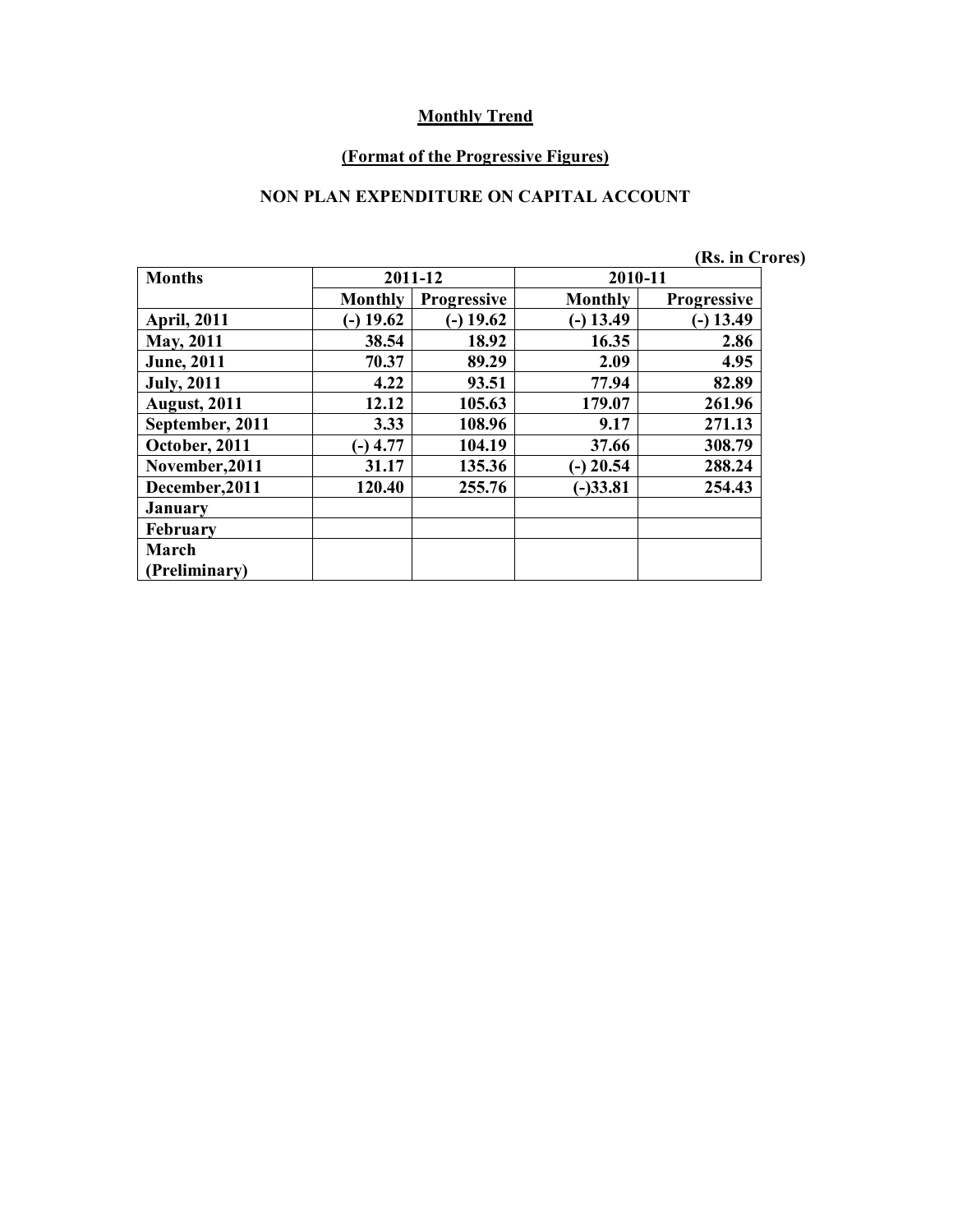#### **(Format of the Progressive Figures)**

## **PLAN EXPENDITURE ON REVENUE ACCOUNT**

|                     |                |                    |         | (Rs. in Crores)    |  |
|---------------------|----------------|--------------------|---------|--------------------|--|
| <b>Months</b>       |                | 2011-12            | 2010-11 |                    |  |
|                     | <b>Monthly</b> | <b>Progressive</b> | Monthly | <b>Progressive</b> |  |
| <b>April, 2011</b>  | 24.63          | 24.63              | 8.43    | 8.43               |  |
| <b>May, 2011</b>    | 20.70          | 45.33              | 24.75   | 33.18              |  |
| <b>June</b> , 2011  | 44.19          | 89.52              | 53.84   | 87.02              |  |
| <b>July, 2011</b>   | 45.40          | 134.92             | 32.22   | 119.24             |  |
| <b>August, 2011</b> | 81.38          | 216.30             | 36.89   | 156.13             |  |
| September, 2011     | 49.47          | 265.77             | 60.82   | 216.95             |  |
| October, 2011       | 62.35          | 328.12             | 80.62   | 297.57             |  |
| November, 2011      | 157.39         | 485.51             | 33.35   | 330.92             |  |
| December, 2011      | 105.46         | 590.97             | 685.08  | 1016.00            |  |
| <b>January</b>      |                |                    |         |                    |  |
| <b>February</b>     |                |                    |         |                    |  |
| March               |                |                    |         |                    |  |
| (Preliminary)       |                |                    |         |                    |  |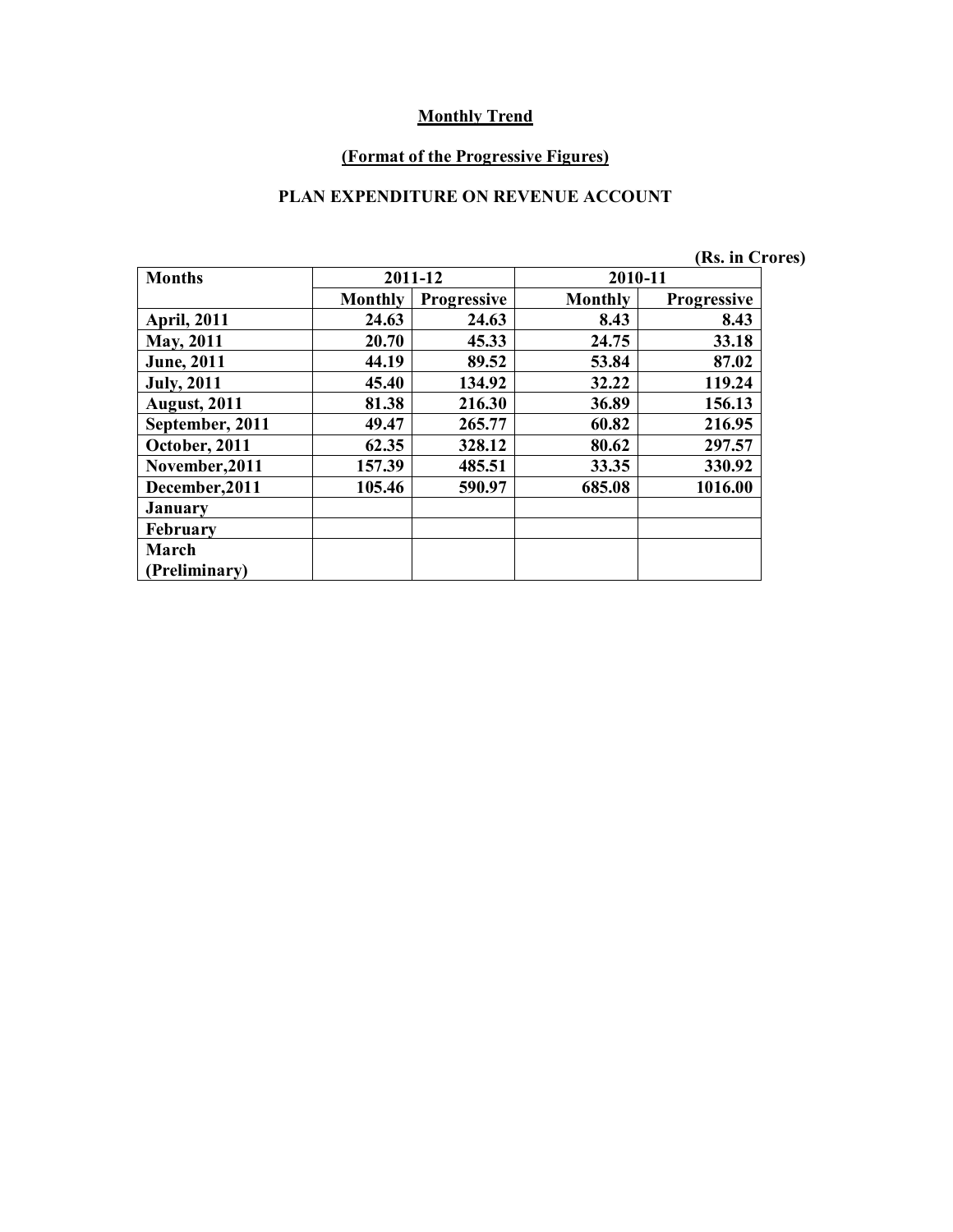#### **(Format of the Progressive Figures)**

## **PLAN EXPENDITURE ON CAPITAL ACCOUNT**

|                     |                |                    |                | (Rs. in Crores)    |
|---------------------|----------------|--------------------|----------------|--------------------|
| <b>Months</b>       | 2011-12        |                    | 2010-11        |                    |
|                     | <b>Monthly</b> | <b>Progressive</b> | <b>Monthly</b> | <b>Progressive</b> |
| <b>April, 2011</b>  | 18.40          | 18.40              | 9.75           | 9.75               |
| <b>May, 2011</b>    | 22.85          | 41.25              | 44.13          | 53.88              |
| <b>June</b> , 2011  | 91.49          | 132.74             | 96.87          | 150.75             |
| <b>July</b> , 2011  | 158.99         | 291.73             | 316.06         | 466.81             |
| <b>August, 2011</b> | 319.93         | 611.66             | 592.09         | 1058.90            |
| September, 2011     | 273.13         | 884.79             | 205.03         | 1263.93            |
| October, 2011       | 261.51         | 1146.30            | 345.55         | 1609.48            |
| November, 2011      | 350.50         | 1496.80            | 403.32         | 2012.80            |
| December, 2011      | 619.06         | 2115.86            | 326.29         | 2339.09            |
| <b>January</b>      |                |                    |                |                    |
| <b>February</b>     |                |                    |                |                    |
| March               |                |                    |                |                    |
| (Preliminary)       |                |                    |                |                    |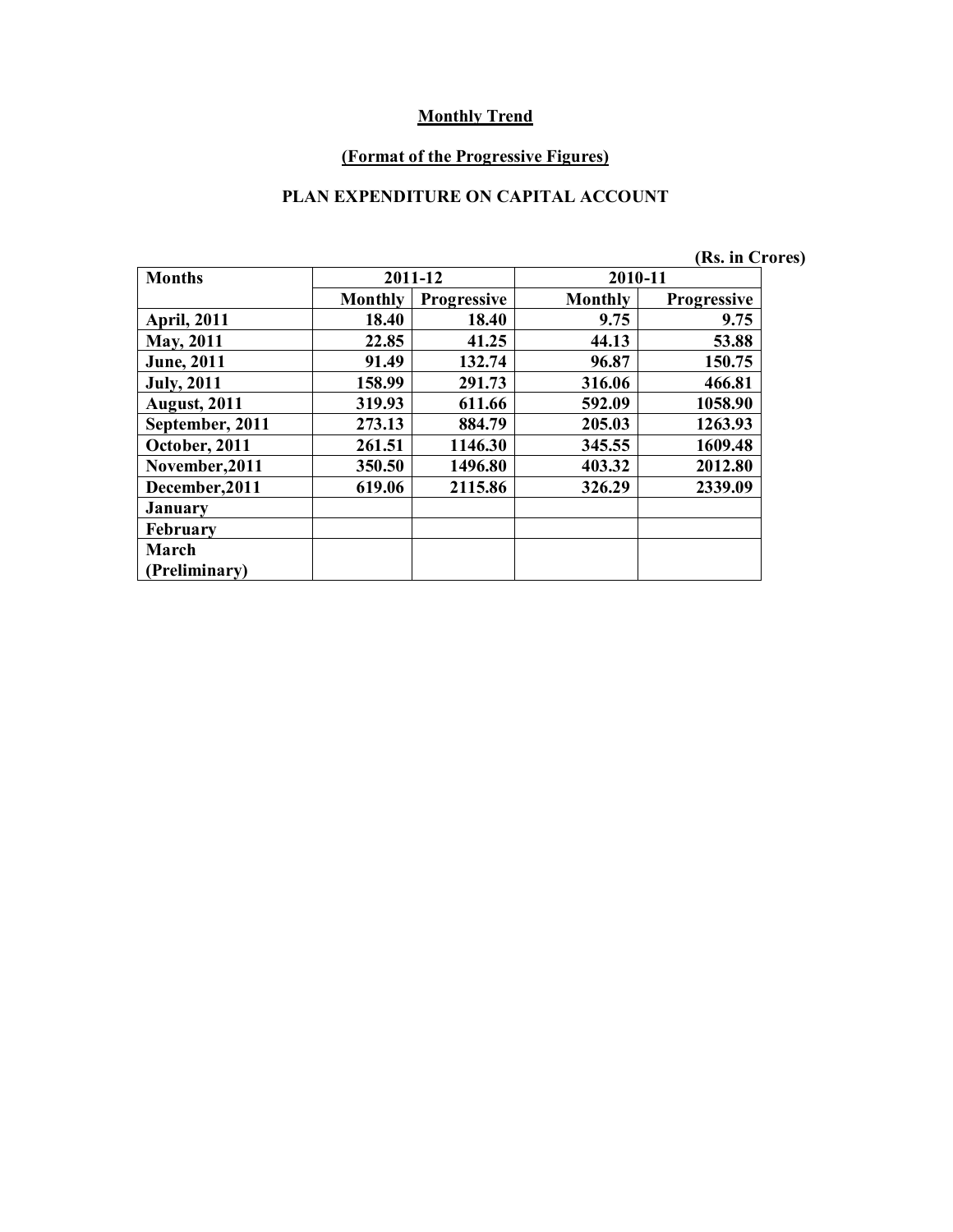#### **(Format of the Progressive Figures)**

### **TOTAL EXPENDITURE ON REVENUE ACCOUNT**

|                     |                |                    |                | (Rs. in Crores)    |  |
|---------------------|----------------|--------------------|----------------|--------------------|--|
| <b>Months</b>       |                | 2011-12            | 2010-11        |                    |  |
|                     | <b>Monthly</b> | <b>Progressive</b> | <b>Monthly</b> | <b>Progressive</b> |  |
| <b>April, 2011</b>  | 1164.72        | 1164.72            | 625.90         | 625.90             |  |
| May, 2011           | 1163.03        | 2327.75            | 1063.74        | 1689.64            |  |
| <b>June</b> , 2011  | 1431.49        | 3759.24            | 894.11         | 2583.75            |  |
| <b>July, 2011</b>   | 1569.62        | 5328.86            | 1046.44        | 3630.19            |  |
| <b>August, 2011</b> | 2203.07        | 7531.93            | 1041.36        | 4671.55            |  |
| September, 2011     | 708.91         | 8240.84            | 2528.35        | 7199.90            |  |
| October, 2011       | 1586.78        | 9827.62            | 1078.88        | 8278.78            |  |
| November, 2011      | 1888.87        | 11716.49           | 969.86         | 9248.64            |  |
| December, 2011      | 1948.23        | 13664.72           | 1437.12        | 10685.76           |  |
| <b>January</b>      |                |                    |                |                    |  |
| <b>February</b>     |                |                    |                |                    |  |
| March               |                |                    |                |                    |  |
| (Preliminary)       |                |                    |                |                    |  |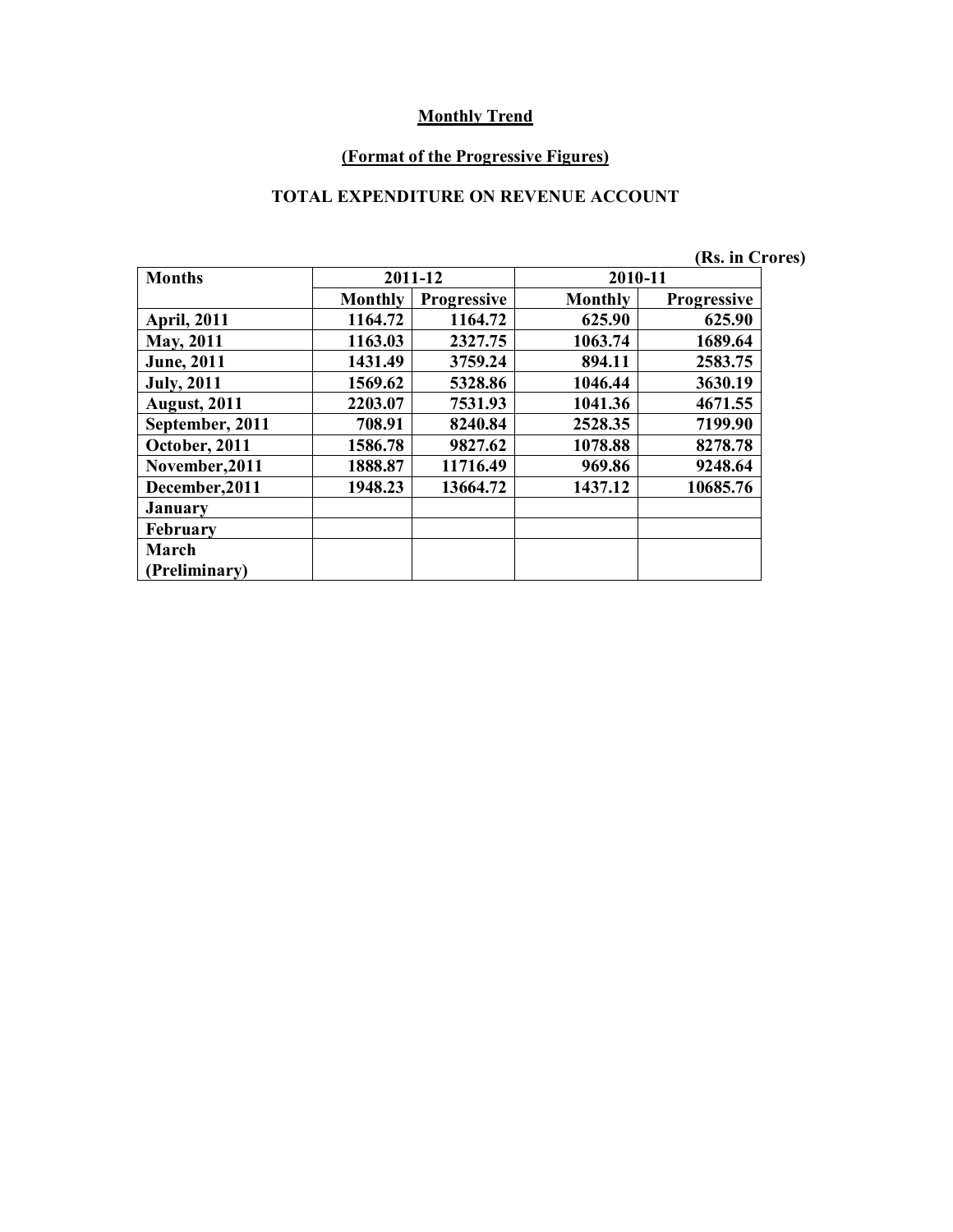#### **(Format of the Progressive Figures)**

### **TOTAL EXPENDITURE ON CAPITAL ACCOUNT**

|                     |            |             |                | (Rs. in Crores)    |  |
|---------------------|------------|-------------|----------------|--------------------|--|
| <b>Months</b>       |            | 2011-12     | 2010-11        |                    |  |
|                     | Monthly    | Progressive | <b>Monthly</b> | <b>Progressive</b> |  |
| <b>April, 2011</b>  | $(-) 1.22$ | $(-) 1.22$  | $(-)$ 3.74     | $(-)$ 3.74         |  |
| <b>May, 2011</b>    | 61.39      | 60.17       | 60.48          | 56.74              |  |
| <b>June</b> , 2011  | 161.86     | 222.03      | 98.97          | 155.71             |  |
| <b>July, 2011</b>   | 163.21     | 385.24      | 394.00         | 549.71             |  |
| <b>August, 2011</b> | 332.05     | 717.29      | 771.16         | 1320.87            |  |
| September, 2011     | 276.46     | 993.75      | 214.20         | 1535.07            |  |
| October, 2011       | 256.74     | 1250.49     | 383.21         | 1918.28            |  |
| November, 2011      | 381.67     | 1632.16     | 382.76         | 2301.04            |  |
| December, 2011      | 739.46     | 2371.62     | 292.48         | 2593.52            |  |
| <b>January</b>      |            |             |                |                    |  |
| <b>February</b>     |            |             |                |                    |  |
| March               |            |             |                |                    |  |
| (Preliminary)       |            |             |                |                    |  |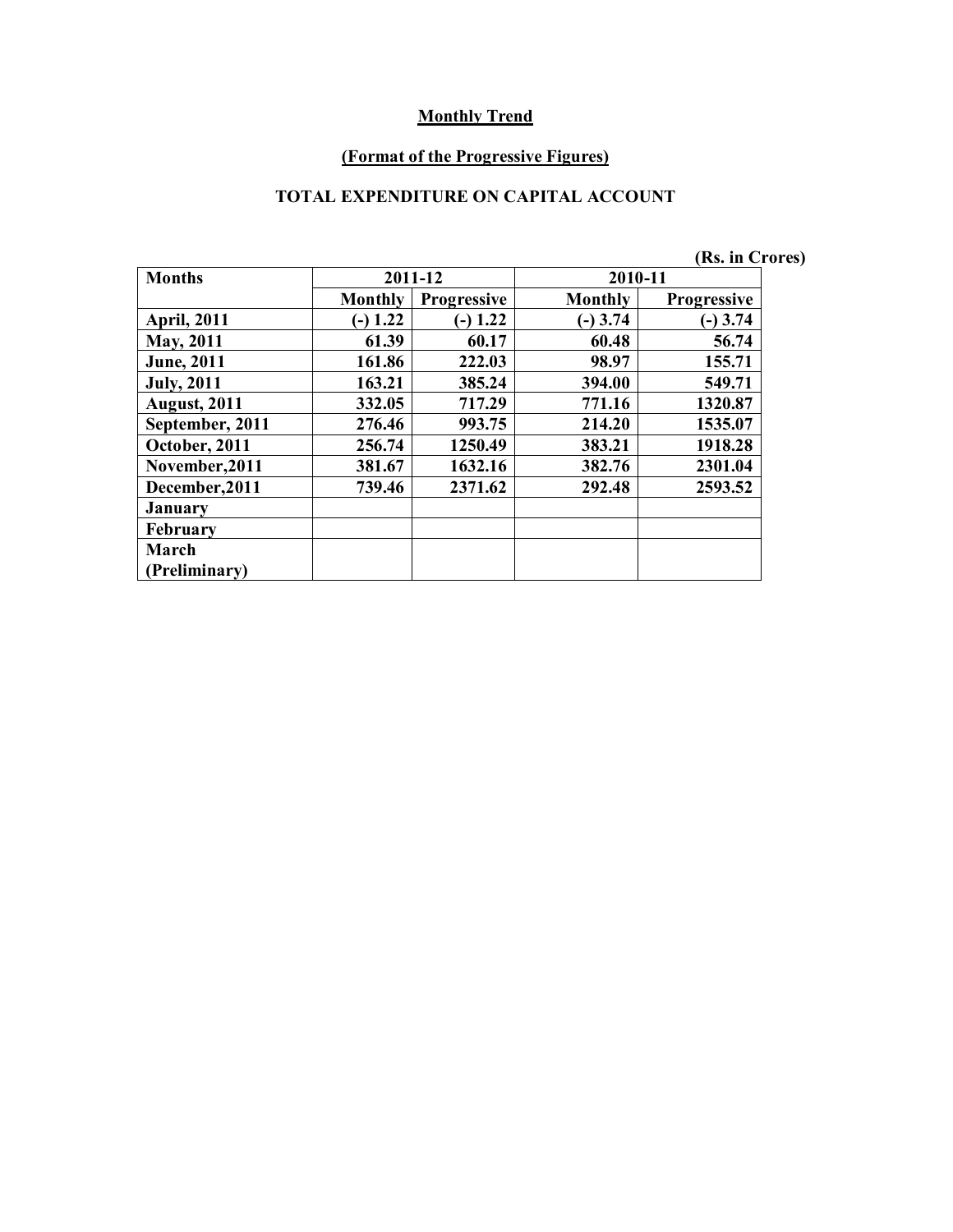#### **(Format of the Progressive Figures)**

#### **LOANS & ADVANCES DISBURSED**

|  | (Rs. in Crores) |
|--|-----------------|

| <b>Months</b>        |                | 2011-12            | 2010-11 |                    |  |
|----------------------|----------------|--------------------|---------|--------------------|--|
|                      | <b>Monthly</b> | <b>Progressive</b> | Monthly | <b>Progressive</b> |  |
| <b>April, 2011</b>   |                |                    | -       |                    |  |
| May, 2011            | 0.05           | 0.05               | -       |                    |  |
| <b>June</b> , 2011   | 9.25           | 9.30               | 0.94    | 0.94               |  |
| <b>July, 2011</b>    | 5.56           | 14.86              | 1.24    | 2.18               |  |
| <b>August, 2011</b>  | 3.38           | 18.24              | 0.10    | 2.28               |  |
| September, 2011      | 12.98          | 31.22              | 9.48    | 11.76              |  |
| October, 2011        | 9.82           | 41.04              | 8.20    | 19.96              |  |
| November, 2011       | 0.17           | 41.21              | 0.30    | 20.26              |  |
| December, 2011       | 1.57           | 42.78              | 1.60    | 21.86              |  |
| <b>January</b>       |                |                    |         |                    |  |
| <b>February</b>      |                |                    |         |                    |  |
| March                |                |                    |         |                    |  |
| <b>Preliminary</b> ) |                |                    |         |                    |  |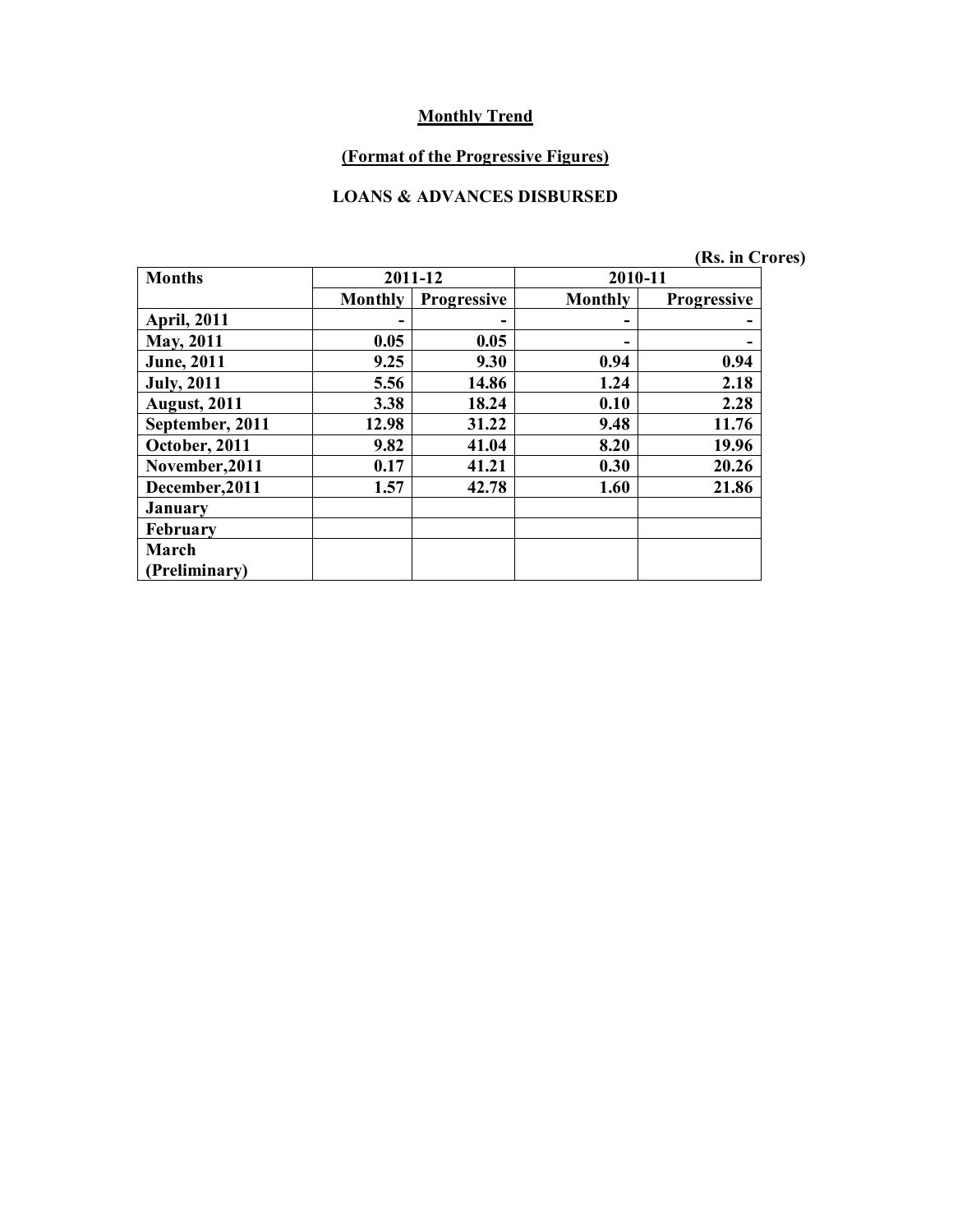## **(Format of the Progressive Figures)**

# **REVENUE SURPLUS DEFICIT**

|  | (Rs. in Crores) |
|--|-----------------|

| <b>Months</b>       |                | 2011-12            | 2010-11       |                    |  |
|---------------------|----------------|--------------------|---------------|--------------------|--|
|                     | <b>Monthly</b> | <b>Progressive</b> | Monthly       | <b>Progressive</b> |  |
| <b>April, 2011</b>  | $(-)$ 588.78   | $(-)$ 588.78       | $(-)$ 476.71  | $-$ ) 476.71       |  |
| May, 2011           | $-$ 822.98     | $-$ ) 1411.76      | $-)888.77$    | $-$ ) 1365.48      |  |
| <b>June</b> , 2011  | $(-)$ 1182.50  | $-$ ) 2594.26      | $(-) 771.44$  | 2136.92            |  |
| <b>July, 2011</b>   | $-$ ) 901.31   | $(-)$ 3495.57      | $(-)$ 941.26  | $-$ ) 3078.18      |  |
| <b>August, 2011</b> | $(-)$ 1852.20  | $(-)$ 5347.77      | $-$ ) 563.59  | $-$ ) 3641.77      |  |
| September, 2011     | $(-)$ 964.60   | $(-)$ 4383.17      | $(+)$ 2441.17 | $-$ ) 1200.60      |  |
| October, 2011       | $(+)$ 5857.24  | $(+)$ 1474.07      | $-)887.14$    | $-$ ) 2087.74      |  |
| November, 2011      | $(+)122.05$    | $(+)1596.12$       | $ 807.05$     | $(-)2894.79$       |  |
| December, 2011      | $(-)$ 1644.50  | $(-)$ 48.38        | $(+)$ 1520.31 | $-$ ) 1374.48      |  |
| <b>January</b>      |                |                    |               |                    |  |
| <b>February</b>     |                |                    |               |                    |  |
| March               |                |                    |               |                    |  |
| (Preliminary)       |                |                    |               |                    |  |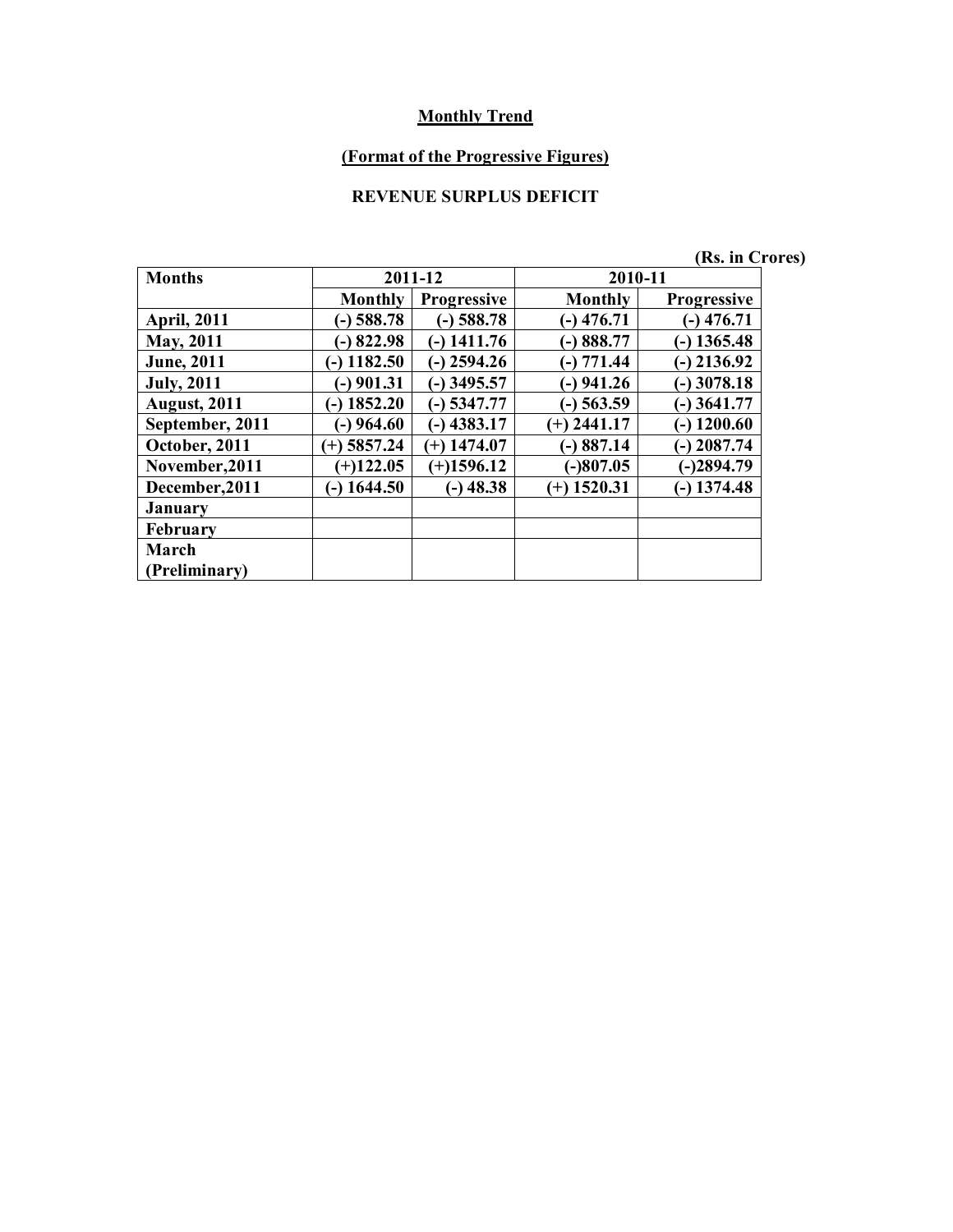## **(Format of the Progressive Figures)**

## **FISCAL SURPLUS DEFICIT**

|                     |                        |                     |                 | (Rs. in Crores)    |  |
|---------------------|------------------------|---------------------|-----------------|--------------------|--|
| <b>Months</b>       |                        | 2011-12             | 2010-11         |                    |  |
|                     | <b>Monthly</b>         | <b>Progressive</b>  | Monthly         | <b>Progressive</b> |  |
| <b>April, 2011</b>  | 587.43                 | 587.43              | 472.89          | 472.89             |  |
| <b>May, 2011</b>    | 884.33                 | 1471.76             | 949.12          | 1422.01            |  |
| <b>June</b> , 2011  | 1353.51                | 2825.27             | 871.26          | 2293.27            |  |
| <b>July, 2011</b>   | 1069.94                | 3895.21             | 1336.41         | 3629.68            |  |
| <b>August, 2011</b> | 2187.46                | 6082.67             | 1334.75         | 4964.43            |  |
| September, 2011     | 842.15<br>$\mathbf{-}$ | 5240.52             | 2217.60<br>(۔ ا | 2746.83            |  |
| October, 2011       | 5590.91                | $(-)$ 350.39        | 1278.45         | 4025.28            |  |
| November, 2011      | $(+)$ 259.64           | $(-)$ 90.75         | 1190.02         | 5215.30            |  |
| December, 2011      | $(+)$ 2385.45          | 2294.70<br>$^{(+)}$ | $-$ ) 1226.35   | 3988.95            |  |
| January             |                        |                     |                 |                    |  |
| <b>February</b>     |                        |                     |                 |                    |  |
| March               |                        |                     |                 |                    |  |
| (Preliminary)       |                        |                     |                 |                    |  |